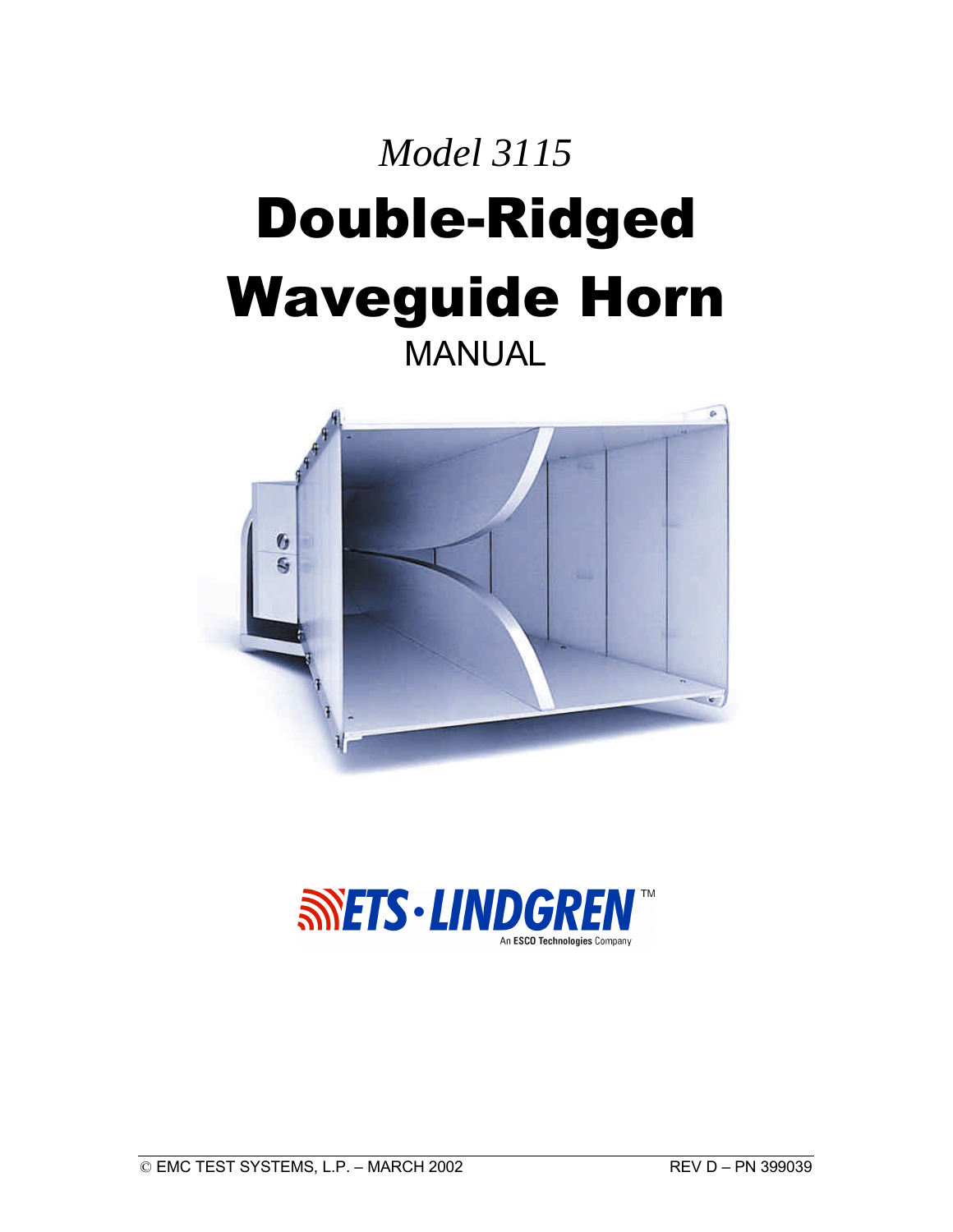EMC Test Systems, L.P. reserves the right to make changes to any product described herein in order to improve function, design, or for any other reason. Nothing contained herein shall constitute EMC Test Systems, L.P. assuming any liability whatsoever arising out of the application or use of any product or circuit described herein. EMC Test Systems, L.P. does not convey any license under its patent rights or the rights of others.

> © Copyright 2002 by EMC Test Systems, L.P. All Rights Reserved. No part of this document may be copied by any means without written permission from EMC Test Systems, L.P.

#### **E-MAIL & INTERNET**

Support@ets-lindgren.com http://www.ets-lindgren.com

#### **USA**

1301 Arrow Point Dr., Cedar Park, TX 78613 P.O. Box 80589, Austin, TX 78708-0589 Tel 512.531.6400 Fax 512.531.6500

#### **FINLAND**

Euroshield OY Mekannikontie 1 27510, Eura, Finland Tel 358.2.838.3300 Fax 358.2.865.1233

#### **SINGAPORE**

Lindgren RF Enclosures Asia-Pacific 87 Beach Road #06-02 Chye Sing Building Singapore 189695 Tel 65.536.7078 Fax 65.536.7093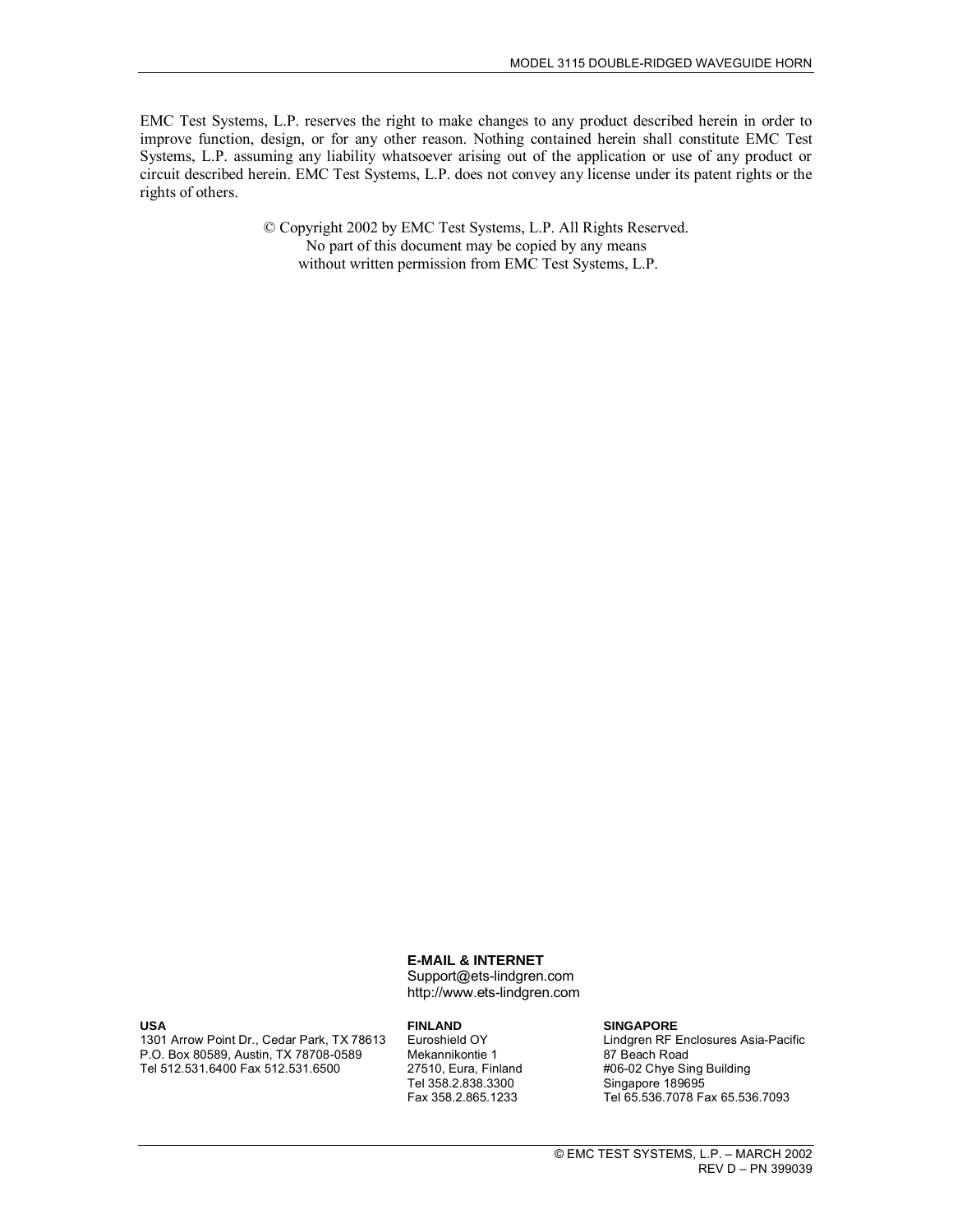#### **Table of Contents**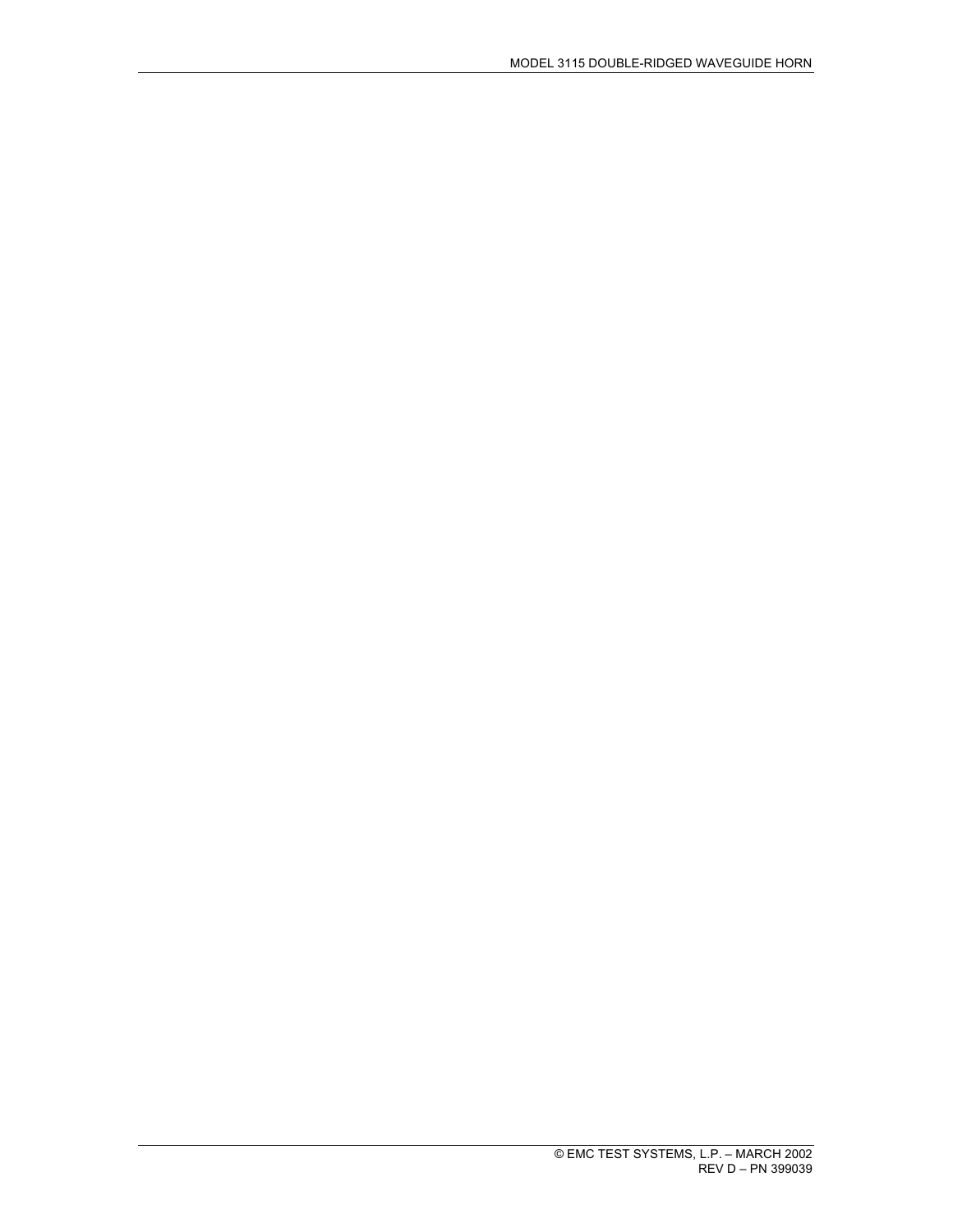# INTRODUCTION

The ETS-Lindgren Model 3115 Double Ridged Waveguide Antenna is a linearly polarized broadband antenna covering the frequency range of 1GHz to 18GHz. The Model 3115 was designed and built specifically for EMI measurements and specifications compliance testing. However it can also be used for antenna gain, pattern measurement, surveillance and other applications.

The Model 3115 is ideally suited for IEC 61000-4-3 and MIL-STD 461/462 immunity tests as well as ANSI C634 and EM 55033 emissions testing.

The antenna is precision machined from aluminum with side plates of copperclad, tin-solder, epoxy fiberglass (G-10). The 50  $\Omega$  precision high frequency type N connector is mounted on the base block of the antenna. A bracket is provided for standard tripod mounting in multiple polarization positions.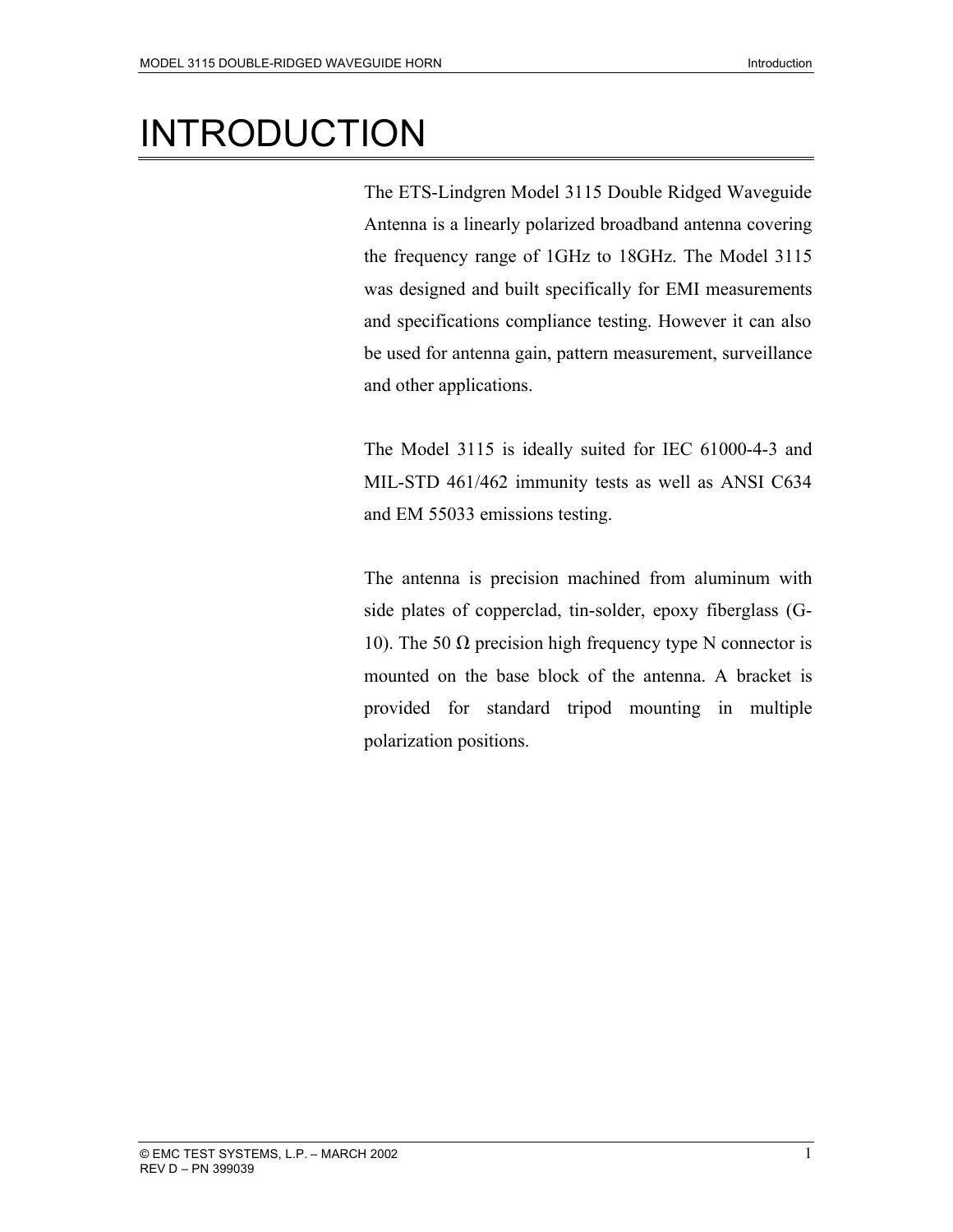#### MOUNTING INSTRUCTIONS

The Model 3115 consists of the following: 1 ea Double Ridged Waveguide Horn 1 ea Mounting Bracket with ¼-20 threads to accept ETS-EMCO or other tripod mount

- **Step 1.** The Model 3115 is shipped with the mounting bracket attached backwards, for packaging purposes. Before the antenna is mounted on a tripod the user will need to unscrew the wing nut and separate the antenna from the mounting bracket.
- **Step 2.** To mount the antenna on the tripod, attach the antenna bracket to the tripod with the  $\frac{1}{4}$ -20 bolt. To attach the antenna to the antenna bracket, place the antenna in its position locks, and tighten the wing nut. To rotate the antenna, loosen the wing nut, reset the antenna in the desired position lock and tighten the wing nuts.
- **Step 3.** After you have mounted the Model 3115 onto the tripod or tower you will be using for testing; connect an N-type coaxial cable from the antenna connector to a signal generator or amplifier.



Type N Precision Female Connector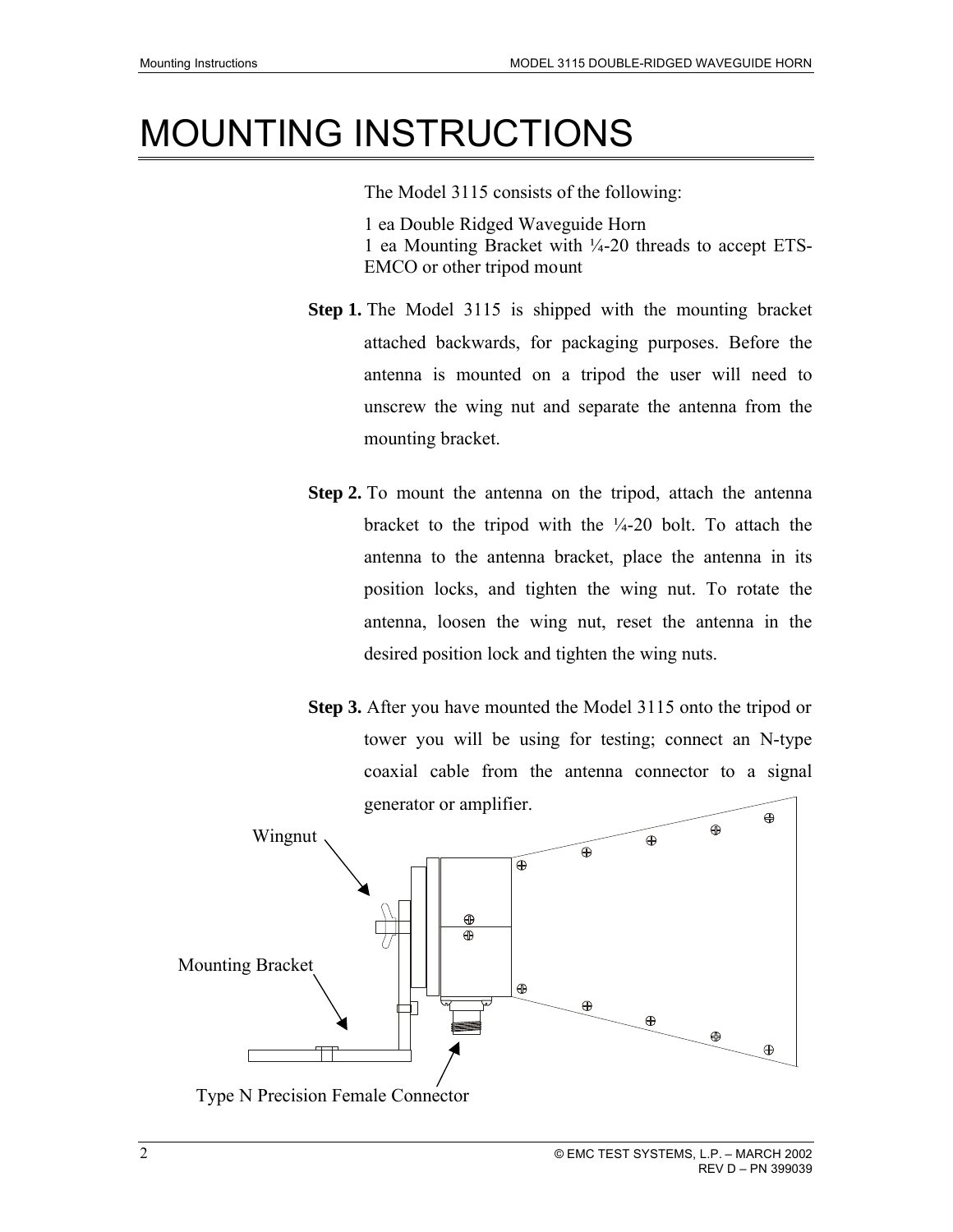### APPLICATIONS

| Radiated Emissions                                        | $FCC-15$<br><b>FCC-18</b><br><b>NACSIM</b>                                                       |
|-----------------------------------------------------------|--------------------------------------------------------------------------------------------------|
| Radiated Emissions, Radiated<br>Immunity (Susceptibility) | <b>IEC/CISPR/EN</b><br><b>SAE J1113</b><br><b>SAE J551</b><br>MIL-STD-462<br><b>MIL-STD-1541</b> |
| Transmit / Receive                                        | MIL-STD-285                                                                                      |
| Receive                                                   | <b>IEEE STD 299</b>                                                                              |

Each Model 3115 Double Ridged Waveguide Antenna is individually calibrated at 1 m per SAE ARP 958. Factors for your antenna, with apparent gain at 1.0 meter from the end of the antenna, have been determined and are included with this manual along with a signed Certificate of Calibration Conformance.

This factor should be used in specification compliance testing to convert receiver reading (dBuV) to field intensity units (dBuV/M). The conversion is accomplished by adding the antenna factor in dB to the receiver reading in dB above 1 microvolt. To produce specific field strengths at one meter spacings, see the Forward Power data on page 6.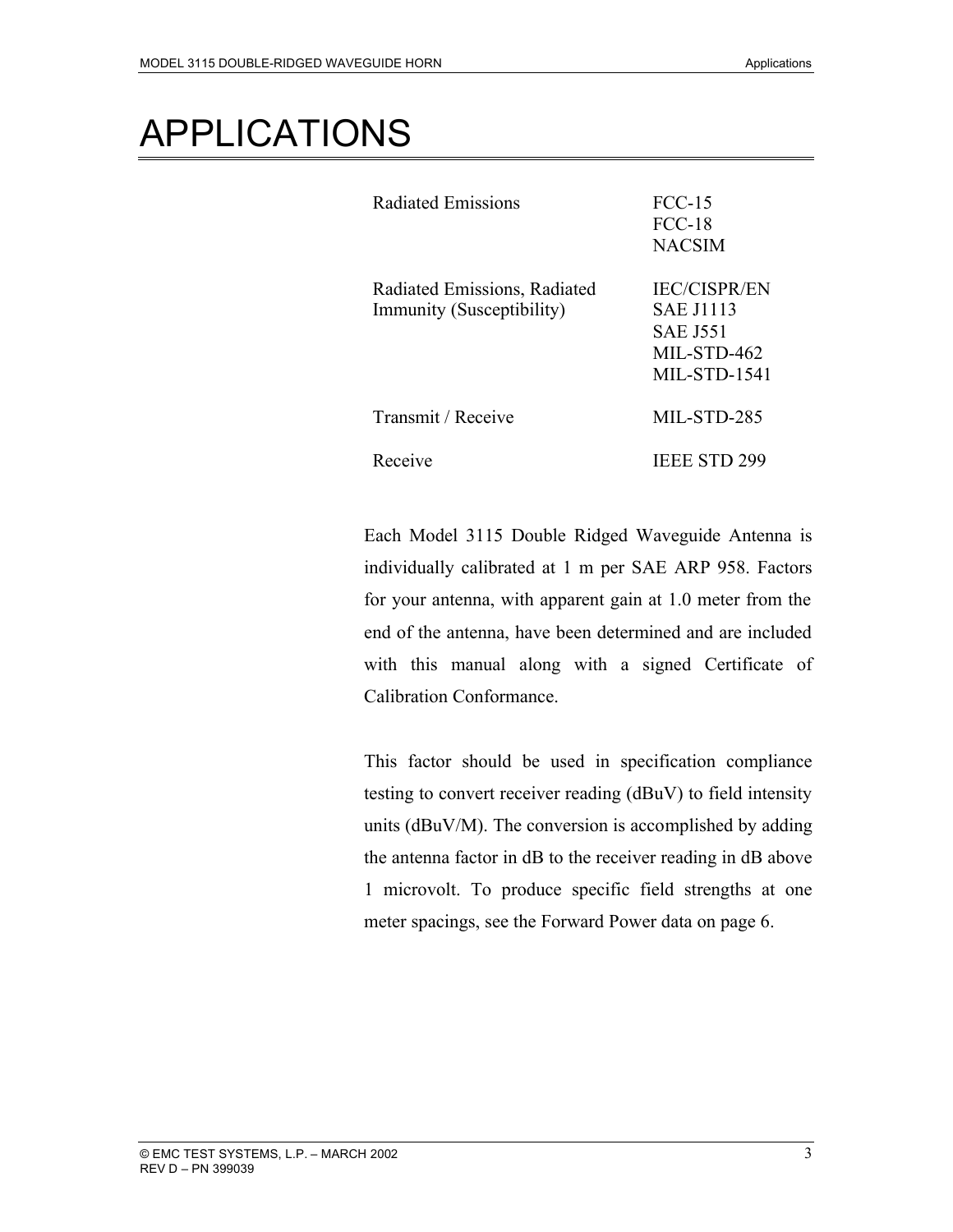### TYPICAL DATA



Model 3115 Antenna Factor at 1 meter



Model 3115 Gain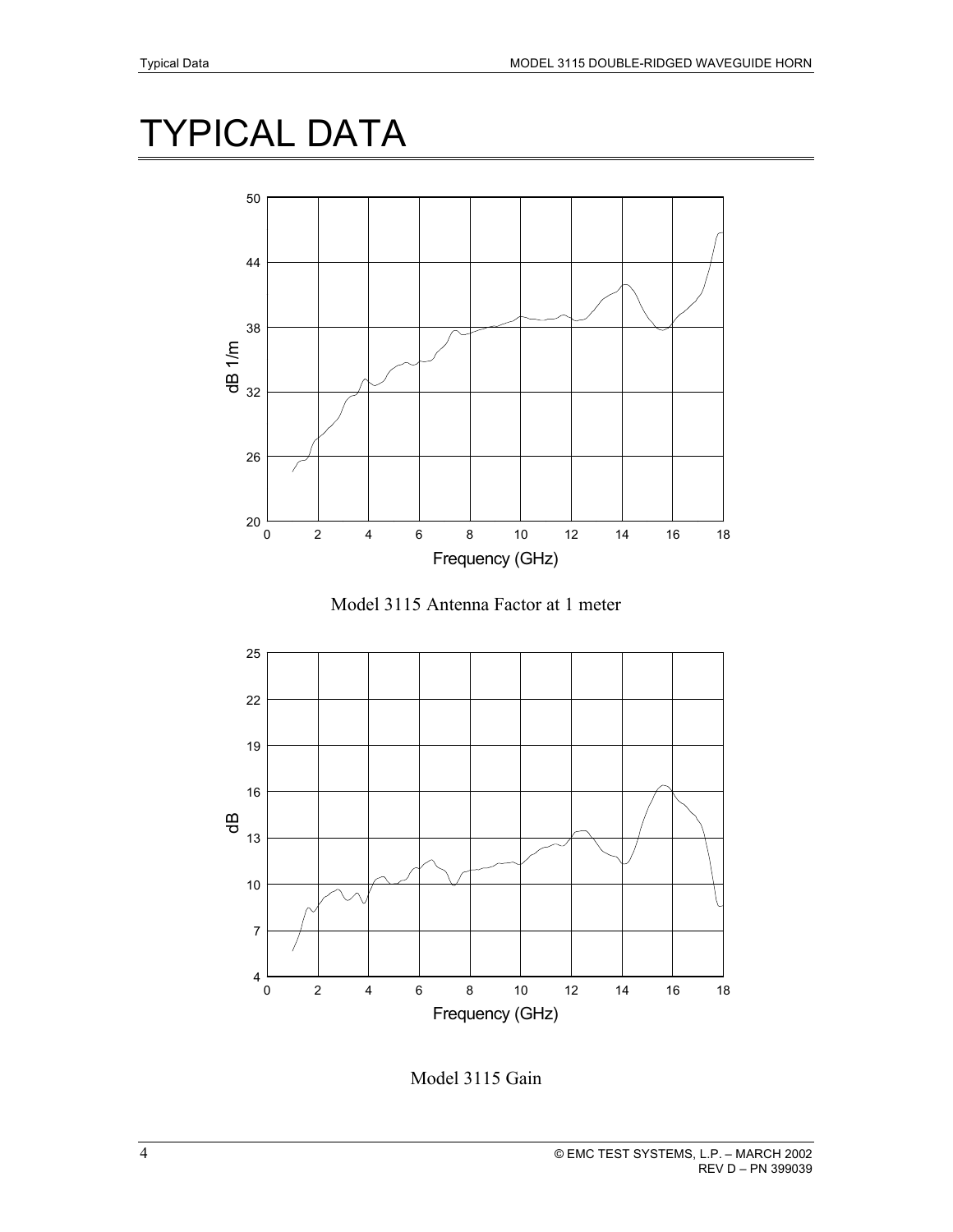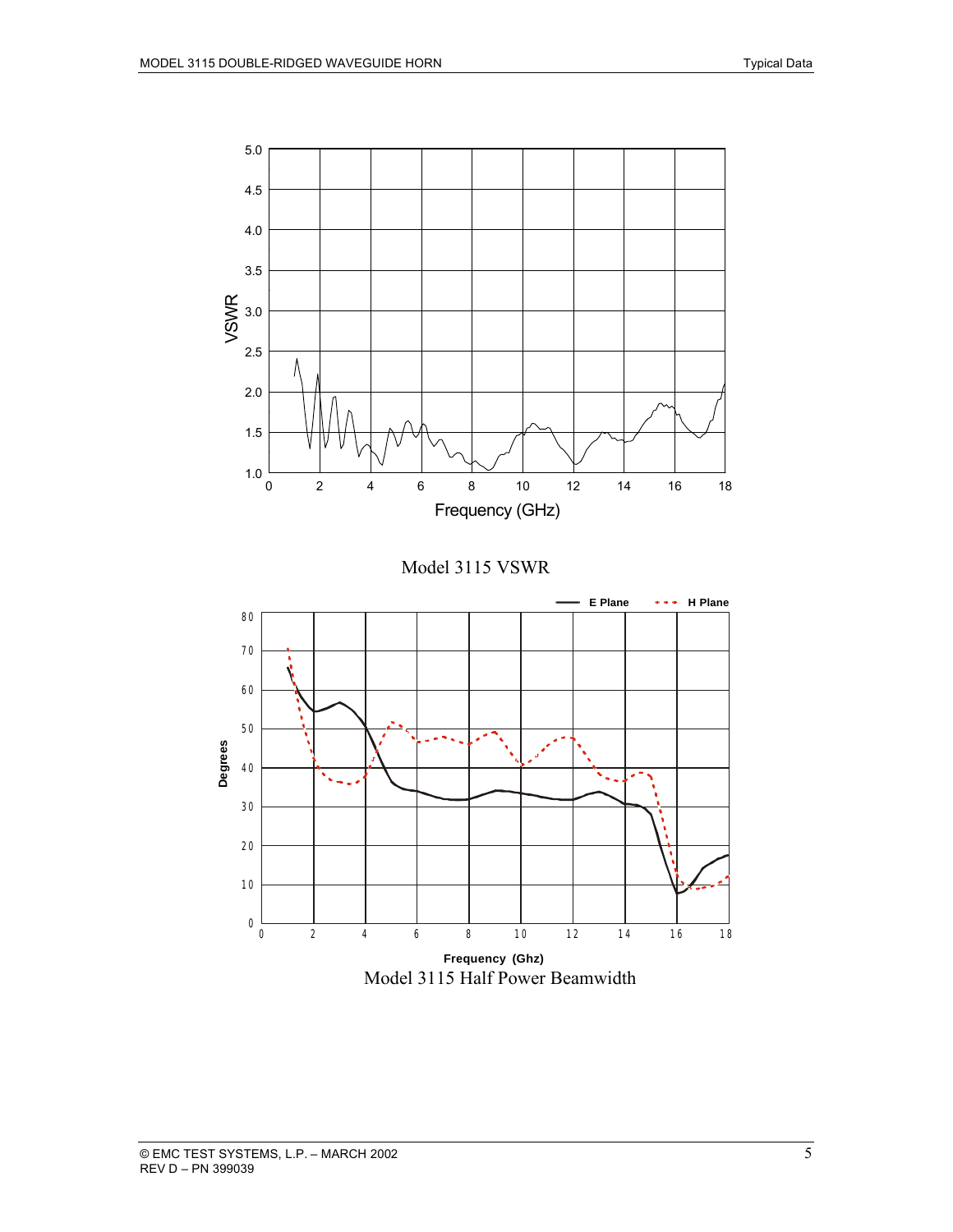

Model 3115 Forward Power at 1 meter 1V/m to 10V/m



Model 3115 Forward Power at 1 meter 100V/m and 200V/m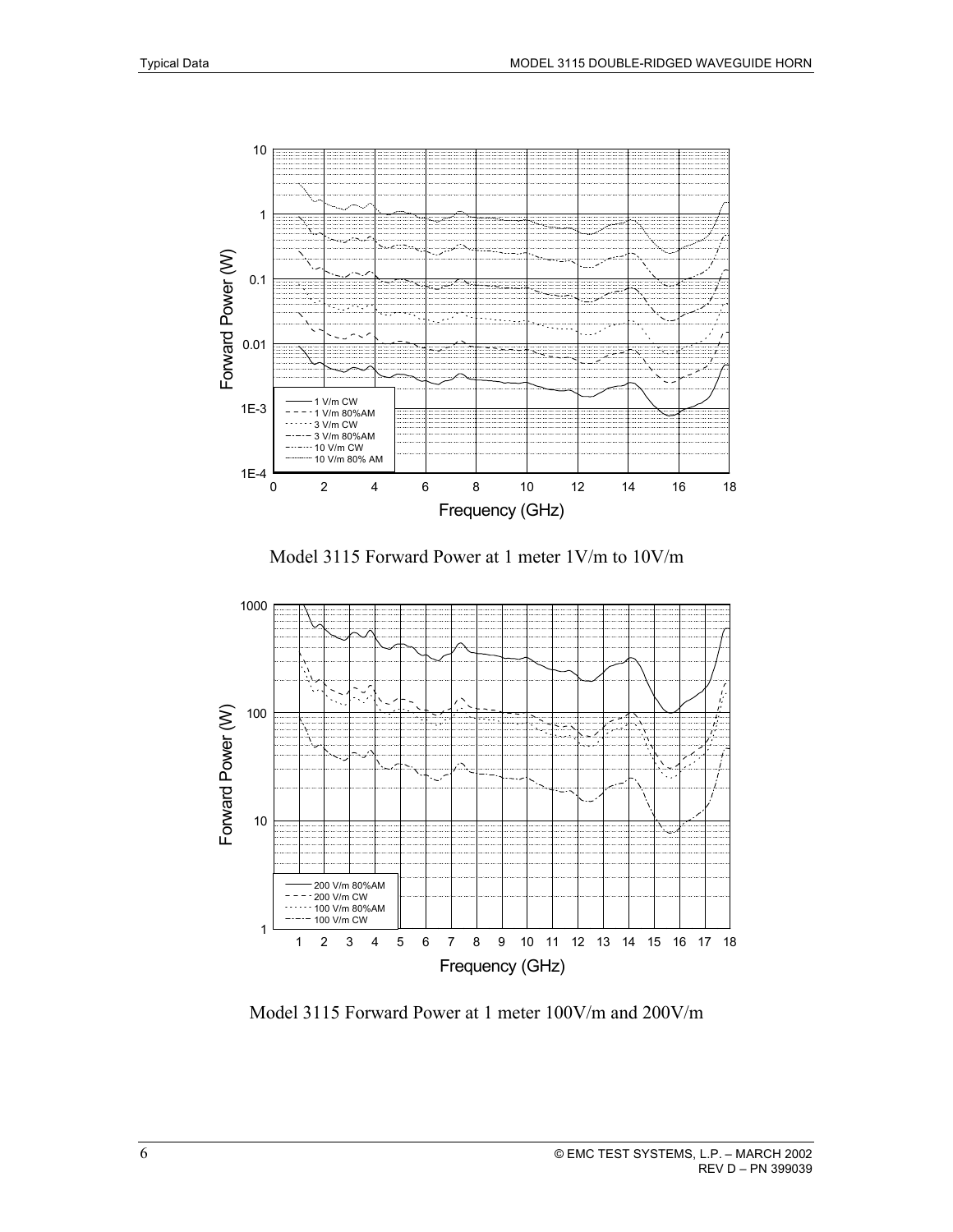# SPECIFICATIONS

#### ELECTRICAL

| <b>Frequency Range</b>     | $1-18$ GHz              |
|----------------------------|-------------------------|
| <b>VSWR Ratio (AVG)</b>    | <1.5:1                  |
| Maximum Continuous Power   | 300 Watts               |
| Peak Power                 | 500 Watts               |
| Impedance                  | 50 $\Omega$             |
| Connector                  | Type N precision female |
| <b>Front to Back Ratio</b> | $20 \text{ dB}$         |
| <b>Cross Polarization</b>  | 20 dB minimum           |

#### PHYSICAL

| Width  | 24.4 cm<br>$9.6$ in          |
|--------|------------------------------|
| Depth  | 27.9 cm<br>$11.0$ in         |
| Height | 15.9 cm<br>$6.2$ in          |
| Weight | $1.8 \text{ kg}$<br>$4.0$ lb |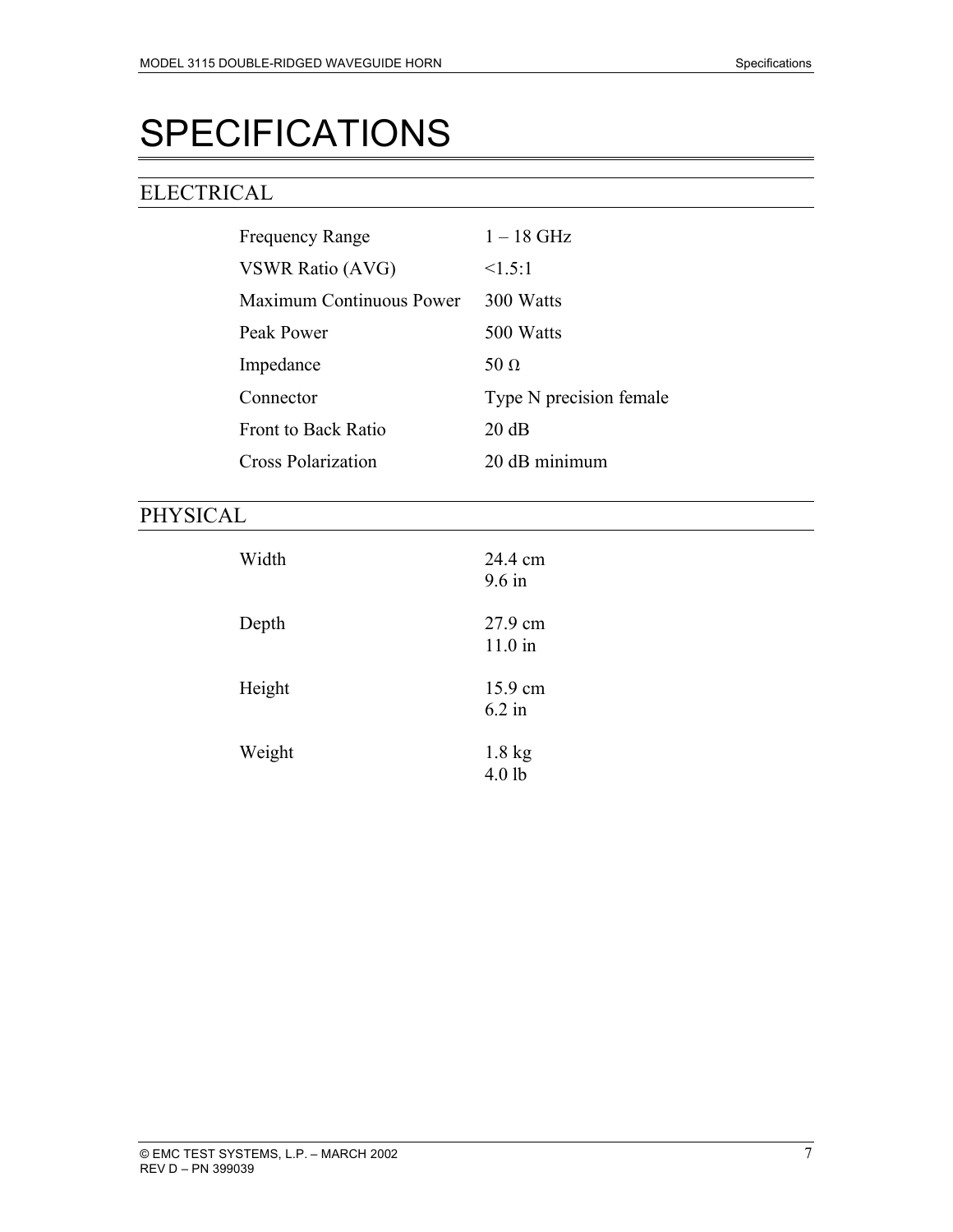### MAINTENANCE

To ensure reliable and repeatable long-term performance, annual recalibration of your antenna by ETS-Lindgren's experienced technicians is recommended. Our staff can recalibrate almost any type or brand of antenna. Please call to receive a Service Order Number prior to sending an antenna to us for calibration.

For more information about our calibration services or to place an order for antenna calibration, visit our calibration website at http://www.antennacalibration.com.